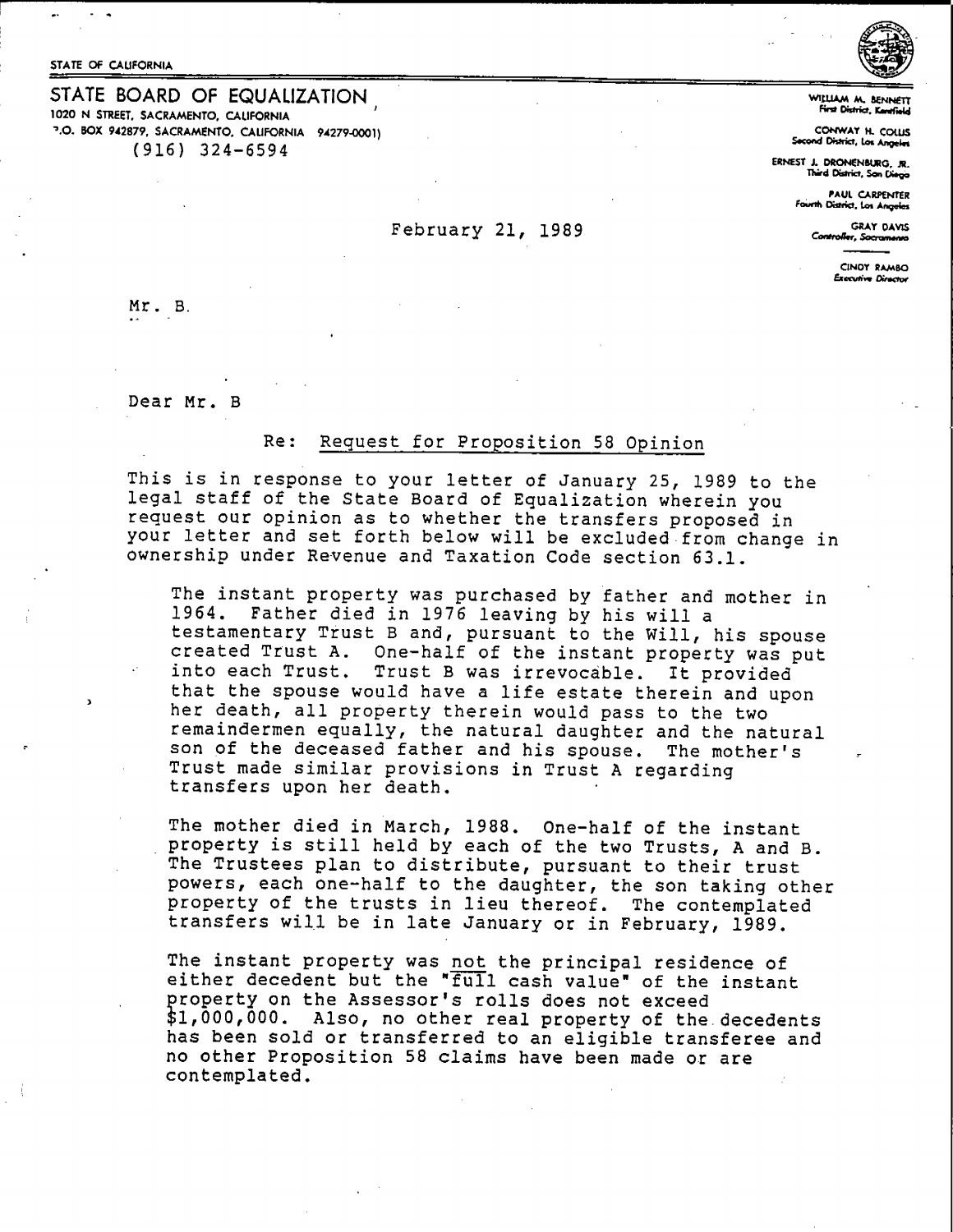As you know, Proposition 58 amended article **XIIIA** of the California Constitution to provide among other things that the terms "purchased" and "change in ownership" do not include the purchase or transfer of the principal residence and the first \$1 million of the full cash value of other real property between parents and children. Chapter 48 of the Statutes of 1987 (AB 47) is the implementing legislation for Proposition 58. Chapter 48 added section 63.1 to the Revenue and Taxation Code and applied to purchases and transfers of real property completed on or after November 6, 1986.

Neither Proposition 58 nor section 63.1 as originally enacted addressed transfers through the medium of a trust. 63.1 was recently amended, however, to provide that for purposes of the parent-child exclusion, "'transfer' includes . . . any transfer of the present beneficial ownership of property from an eligible transferor to an eligible transfere e through the medium of an inter vivos or testamentary trust." Chapter 700 of the Statutes of 1988 (SB 1736).

Even before that amendment, however, we had taken the position that Proposition 58 and section 63.1 were applicable to transfers through the medium of a trust if the requirements of those provisions were otherwise satisfied. Our rationale for that position was that when a trust is created, the beneficial ownership of property passes from the truster (or decedent) to the trust beneficiaries and the-legal title passes to the trustee. (Estate of Feuereisen (1971) [Cal.App.3d](https://Cal.App.3d) 717, 720; Allen v. Sutter County Board of Equalization (1983) 139 [Cal.App.3d](https://Cal.App.3d) 887, 890.)

Thus, under our view, the children in this matter received an equitable remainder equally in an undivided one-half of the property from their father at his death in 1976 and an equitable remainder equally in an undivided one-half of the property from their mother when she transferred it into trust shortly after their father's death. When the mother died in 1988, the equitable remainders of the children became possessory. At that time each child beneficially owned an undivided one-half interest in the real property half of which came from each parent. Although such vesting of the right to possession or enjoyment of a remainder interest which occurs upon the termination of a life estate or other similar precedent property interest is a change in ownership under section 6l(f) subject to specified exceptions not here applicable, we have taken the position that section 63.1 is applicable to exclude such transfers from change in ownership. where the trustors and beneficiaries are parents and children. The vesting of the right to possession in each child of a one-half interest in the .real property as a result \_of the